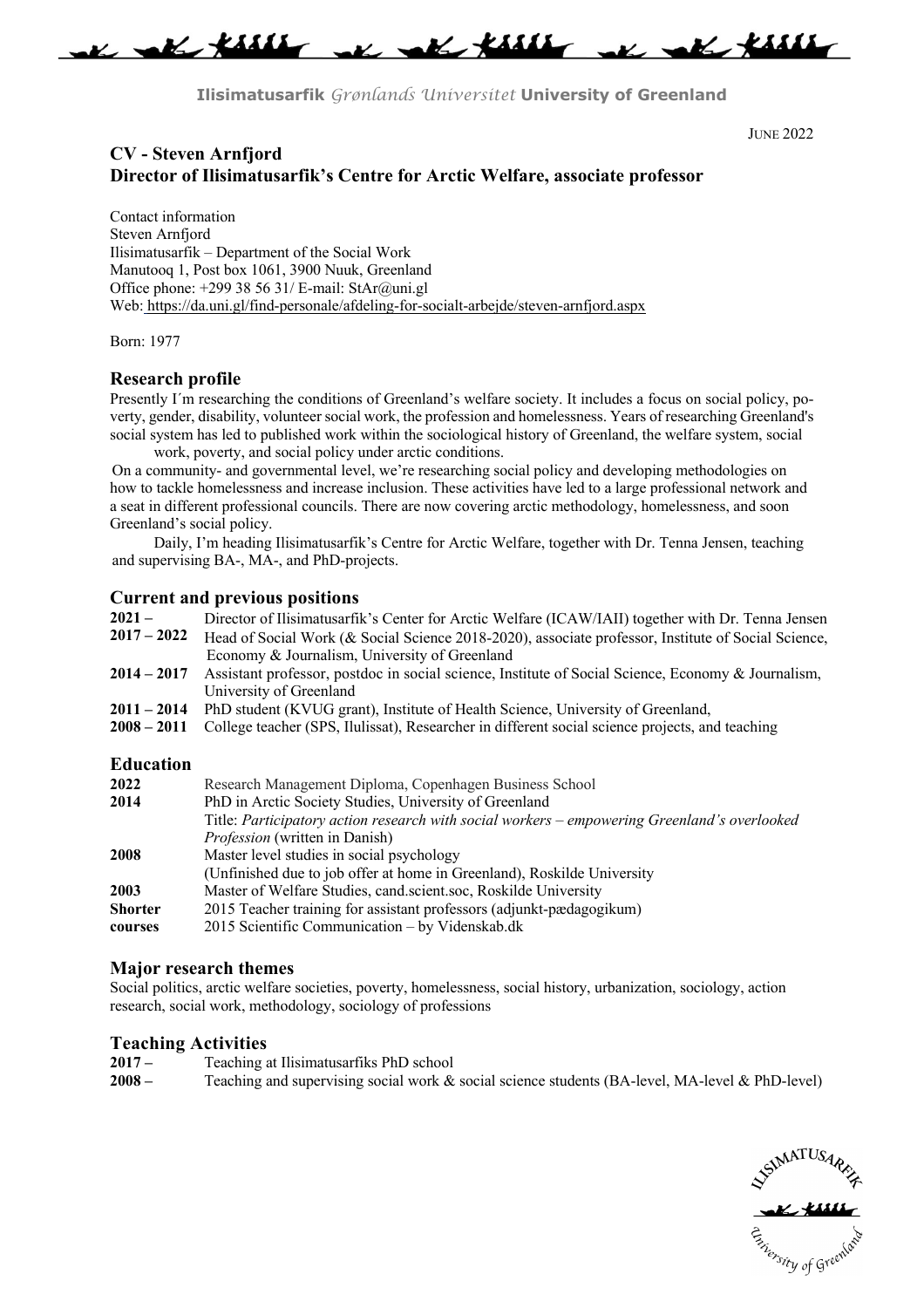# **Media activities**

Around 150 media presentations in national and international media (Greenland National Radio (KNR), Sermitsiaq, AG, Canadian CBC, Ritzaus Bureau, Finnish Mtv, Danish newspapers and journals, Danish Radio)

## **Institutional responsibilities**

**2017 –** Head of Social Work (& Social Science 2018-2020), associate professor, Institute of Social Science, Economy & Journalism, University of Greenland

#### **Commissions of trust**

- **2022 – 2026** Member of the advisory board for Allorfik (national knowledge center for substance abuse and ludomania)
- **2021 –** Member of the government of Greenland's advisory board on marginalization and homelessness
- **2020 – 2022** Member of the review panel under the Danish Ministry of the higher Education and Science for the master thesis competition
- **2019 –** Member of the national social security appeal board (Det Sociale Ankenævn)
- **2017 – 2021** Member of the developmental council for the Greenlandic Board of Social Affairs
- **2019 – 2020** Member of research reference group under Kofoed's Skole Denmark
- **2017 – 2019** Member of the municipality of Sermersooq's Taskforce on children & families

#### **Supervision of PhD-students and fellow researchers**

#### **2019 – Current PhD-supervision**

(Main) Mille Bianco Schiermacher: "Fødekæde til hjemløshed - mislykket migration blandt udsatte grønlandske unge", University of Greenland,

(Main) Pernille Faxe: "The modern Greenlandic man", University of Greenland,

(Co-supervision) Anna Arntzen: "Sosial mobilitet og bolig i Nuuk" – University of Tromsø (Co-supervision) Gimmi Olsen: "The diaconal practices of the Greenlandic Church"– University of Greenland

#### **Completed PhD-supervision**

Mitdlarak Lennert (2021): "Greenland's Educational Structure" – University of Greenland **2015 – Member of assessment committee**

> PhD thesis by Astrid Andersen (2022): "En Huskekage fra Kolonialismens Genfærd – konfigurationer af vold, fortielse og vidnesbyrd"Roskilde University, Denmark PhD thesis by Runa Preeti Ísfeld (2017): "Marriage Migrants to the Faroe Islands

", Aalborg University & The University Faroe Islands, Faroe Islands

# **Head of committee:**

Dr. Bonnie Jensen's advancement to associated professor Social Work (currently supervising) Dr. Annette Bilfeldt's advancement to associated professor

Social Work, Institute of Social Science, Economy and Journalism, University of Greenland, Dr. Kevin Perry's advancement to associated professor Social Work, Institute of Social Science, Economy and Journalism, University of Greenland,

(Member of committee)

Dr. Gestur Hovgaard's Employment as head of the inst. for Society, Economics, and Journalism

#### **Research collaborations / Research management**

- **2021 –** The Greenlandic Homeless Count (PI), 3 researchers, 4 assistants
- **2021 –** Ilisimatusarfik Centre for Arctic Welfare (Director of center)
- **2020 – 2024** URBTRAN with Tone Huse Tromsøe University
- **2016 – 2020** Social Dynamics of Homelessness with Julia Christensen Memorial University
- **2015 – 2018** SIPLACS With Gestur Hovgaard, Jørgen Amdam, Gretar Torensson og John Andersen

#### **Reviewing**

Journal: Nordic Journal of Social Research, Journal: KULT (Journal for Nordic postcolonial studies) Publisher: Aalborg University Press, Journal: Action Research, Journal: International Journal of Circumpolar Health, Journal: Social Kritik, Publisher: Greenland University Press, Publisher: University Press of South Denmark, Journal: Research & Change (Forskning & Forandring).

s<sub>sity of Gree</sub>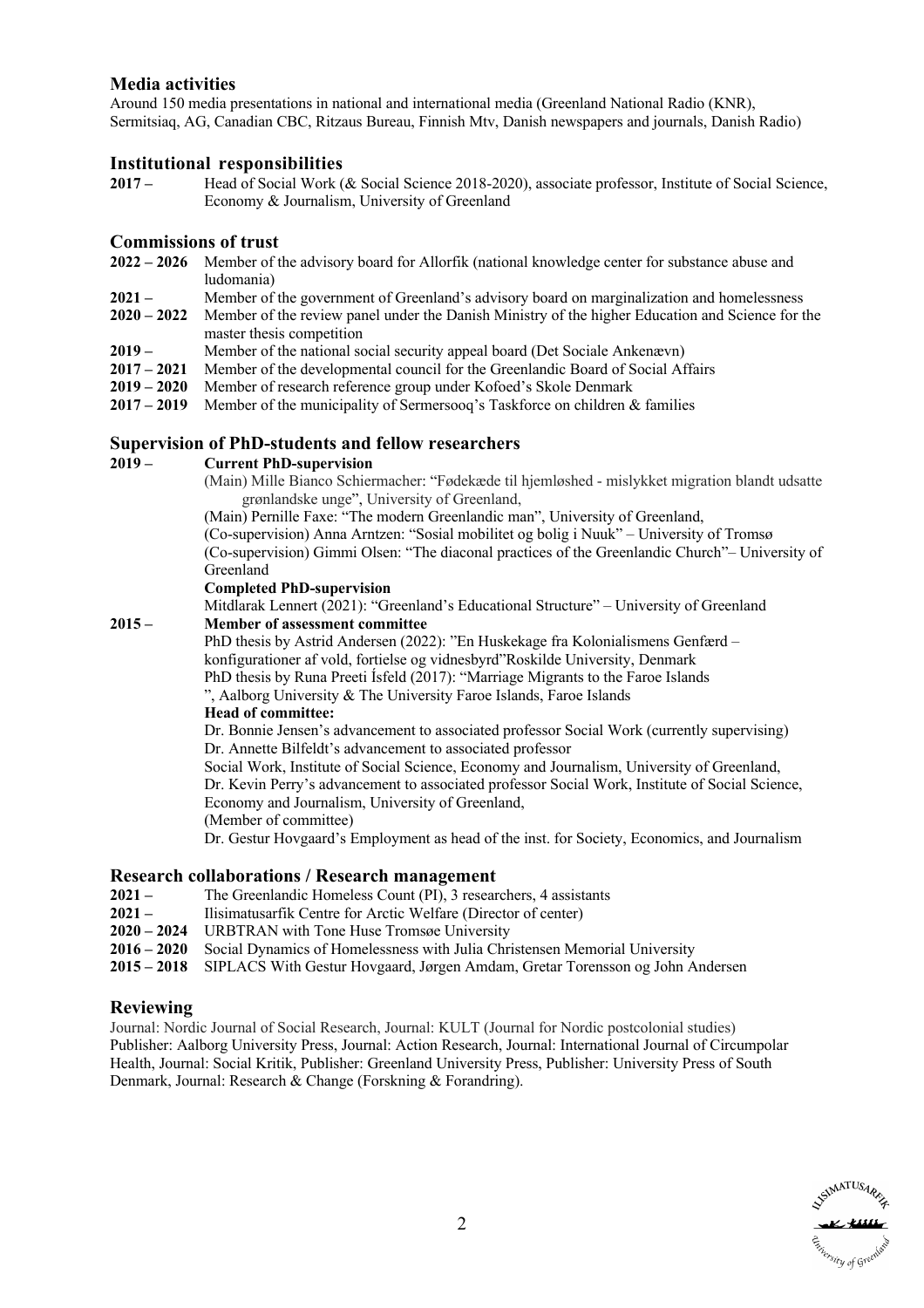#### **Conference presentations, keynotes, and other invited talks (selected list last 5 years)** Total number of presentations: 65

| 2022 | November - Guest lecture - university of Anchorage: "Homeless in Greenland from a street-level                                                                  |
|------|-----------------------------------------------------------------------------------------------------------------------------------------------------------------|
|      | perspective", Alaska, United States <i>forth coming</i>                                                                                                         |
|      | September – Invited speaker – Seminar on marginalized Greenlanders Aalborg University <i>forth</i>                                                              |
|      | coming                                                                                                                                                          |
|      | September – Invited speaker – How do we solve homelessness with social policy Roskilde                                                                          |
|      | University <i>forth coming</i>                                                                                                                                  |
|      | May – Invited panelist – The municipality of Copenhagen's conference: ""Om udsatte borgere fra                                                                  |
|      | Grønland" [on marginalized Greenlanders], Copenhagen                                                                                                            |
| 2021 | November - Invited speaker at Center for Rusmiddelforskning: "Hjemløshed og strukturel vold i en                                                                |
|      | rammeløs socialpolitisk arktisk hverdag - udfordringer & mulige løsninger" - Aarhus University -                                                                |
|      | Denmark                                                                                                                                                         |
|      | October – keynote at opening of Ilisimatusarfik's centre for Welfare Studies - Ilisimatusarfik                                                                  |
|      | <b>October</b> – Invited speaker at the Social Top Meeting "Et social politisk perspektiv på hjemløshed &                                                       |
|      | udsathed" at SPS in Ilulissat                                                                                                                                   |
|      | June - "Homelessness and Social policy an Arctic Case", AHIN https://athomeinthenorth.org/                                                                      |
|      | March - panel debate at Roskilde University, Denmark: "Fra forskningsobjekt til                                                                                 |
|      | forskningsfællesskab"                                                                                                                                           |
| 2020 | November – Online Session: "Research into homelessness can lead to constructive political change.                                                               |
|      | Experiences from Greenland" - Nordic Web Conference on Homelessness - Nordic Ministry                                                                           |
|      | Counsel, Denmark                                                                                                                                                |
|      | November - keynote at Tilioq's conference on disability in Katuaq, Nuuk: "Holdninger til                                                                        |
|      | Handicap - et samarbejdsprojekt"                                                                                                                                |
|      | February – Homelessness & social policy – Keynote at ministerial conference hosted by the                                                                       |
| 2019 | Ministry of Social Affairs                                                                                                                                      |
|      | November – Guest lecture: "Greenland's Social and Political Challenges: Life on the Margins of an<br>Arctic Society" at Memorial University, St. John's, Canada |
|      | <b>October</b> – Keynote: "On the margins of Nuuk $\&$ the consequences of political                                                                            |
|      | negligence", Conference: Crime, Punishment, Social Marginalization and reintegration                                                                            |
|      | in Small Societies, Ilisimatusarfik                                                                                                                             |
|      | May - Guest lecture at Aalborg University: "Socialpolitisk perspektiv på hjemløshed",                                                                           |
|      | March – Hjemløshed i et socialpolitisk perspektiv (homelessness in a social political perspective),                                                             |
|      | lecture held for the Greenlands Democratic party - youth division, Nuuk                                                                                         |
| 2018 | October – Keynote: "Hjemløshed i Grønland, Sociale Indsatser og Rigsfællesskabet" på                                                                            |
|      | konferencen: Socialt udsatte grønlændere i Danmark, Socialstyrelsen i Danmark – Odense                                                                          |
|      | August - paper presentation: "Hvordan støttes oversete grupper i et velfærdssamfund?                                                                            |
|      | Stemmen skal styrkes hos personer med funktionsnedsættelser i et demokratisk Grønland",                                                                         |
|      | translated to Greenlandic, Konferencen Stöd och service utifrån behov och rättigheter – oavsett var                                                             |
|      | man bor i afholdt af Nordisk Velfærdscenter, Sisimiut                                                                                                           |
|      | July – poster presentation: "An illustrated 50-year history of social work in Greenland", Social                                                                |
|      | Work Education and Social Development 2018 Dublin, Ireland                                                                                                      |
|      | May - paper presentation: "Housing, homelessness and social policy in Greenland: an                                                                             |
|      | overview" on the conference: Housing, homelessness and social policy in the urban North:                                                                        |
|      | perspectives from Alaska, the Canadian North and Greenland - Yellowknife, Canada                                                                                |

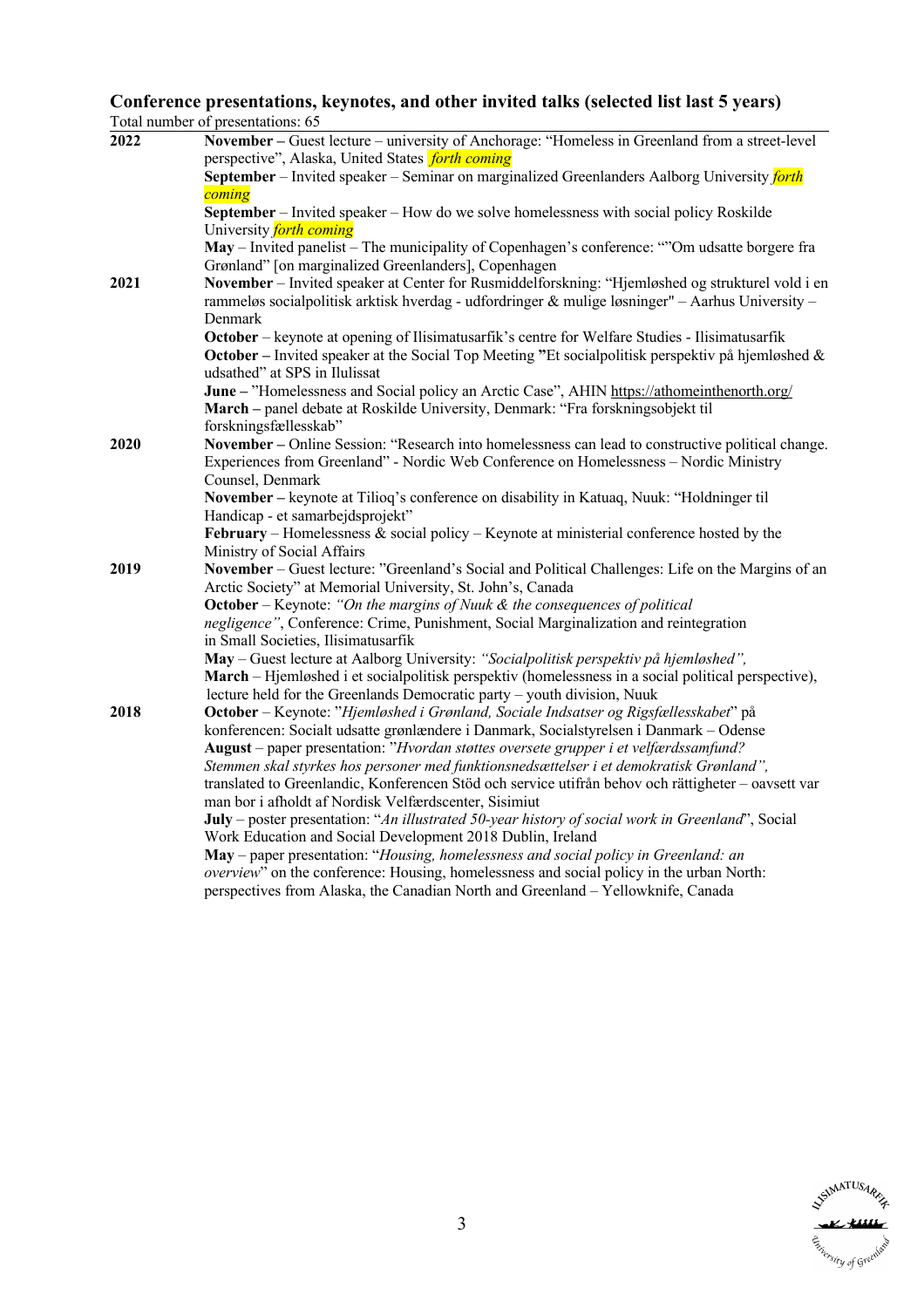# **Publications**

| 2022  |                                                                                                   |
|-------|---------------------------------------------------------------------------------------------------|
| (104) | Sociale forhold og socialpolitik i Grønland by Arnfjord Steven                                    |
|       | I "Socialpolitik" af Iver Hornemann Møller og Jørgen Elm Larsen, 5. Udgave, Hans Reitzels Forlag, |
|       | København (planned)                                                                               |
| (103) | Afrapportering, Den Grønlandske Hjemløsetælling 2022 (planned)                                    |
|       | Forskning - Rapport                                                                               |
| (102) | Briefing Note - hjemløshedsdefinition [Grønlandsk] (planned)                                      |
|       | Faglig redegørelse                                                                                |
| (101) | Briefing Note - hjemløshedsdefinition                                                             |
|       | Steven Arnfjord                                                                                   |
|       | Faglig redegørelse (written) (planned)                                                            |
| (100) | "DU VED GODT, AT JEG ALDRIG HAR PENGE TIL DIG!" - modtræk til individualiseringen af              |
|       | sociale problemer i Grønland                                                                      |
|       | Steven Arnfjord                                                                                   |
|       | Pædagogisk Psykologisk Tidsskrift, Årgang 60                                                      |
|       | Research - Peer-review – Article (submitted)                                                      |
| (99)  | Forord til Alfred Dams Erindringer                                                                |
|       | Steven Arnfjord i Alfred Dams Erindringer 1966 til 197 - Begyndelsen på et grønlandsk arbejds- og |
|       | socialvæsen af Alfred Dam                                                                         |
|       | Det Grønlandske Selskab                                                                           |
|       | Forskning – Formidling (approved)                                                                 |
| (98)  | Public attitudes towards people with disabilities in Greenland                                    |
|       | Steven Arnfjord, Drude Daverkosen, & Anna Ida Jonsson                                             |
|       | Scandinavian Journal of Disability Research                                                       |
|       | Research - Peer-review - Article (in review)                                                      |
| (97)  | Regional Introduction: Greenland                                                                  |
|       | Steven Arnfjord and Julia Christensen                                                             |
|       | In Housing, homelessness, and social policy in the urban north: perspectives from Alaska, the     |
|       | Canadian north, and Greenland                                                                     |
|       | Julia Christensen, Sally Carraher, Travis Hedwig, Steven Arnfjord                                 |
|       | University of Toronto press                                                                       |
|       | Forskning – Peer-review – Bidrag til antologi (in press)                                          |
| (96)  | In Search of Security: Women's Homelessness in Nuuk, Greenland                                    |
|       | Housing, Homelessness, and Social Policy in the Urban North: Perspectives from Alaska, the        |
|       | Canadian North, and Greenland                                                                     |
|       | Julia Christensen, Sally Carraher, Travis Hedwig, Steven Arnfjord                                 |
|       | University of Toronto press                                                                       |
|       | Forskning – Peer-review – Bidrag til antologi (in press)                                          |
| (95)  | Housing, Homelessness, and Social Policy in the Urban North: Perspectives from Alaska, the        |
|       | Canadian North, and Greenland                                                                     |
|       | Julia Christensen, Sally Carraher, Travis Hedwig, Steven Arnfjord (editors)                       |
|       | University of Toronto press                                                                       |
|       | $Research - Peer-review - Book (in press)$                                                        |
| 94    | Challenges for Greenland's Social Policies: How We Meet the Call for Social and Political         |
|       | Awareness                                                                                         |
|       | Steven Arnfjord                                                                                   |
|       | Inuit Worlds: An Introduction - Pamela Stern (editor)                                             |
|       | Routledge                                                                                         |
|       | Research - Peer-review - Book chapter                                                             |
| 93    | Building Booms and Shipping Container Housing: Geographies of Urbanization and Homelessness       |
|       | in Nuuk, Greenland                                                                                |
|       | Julia Christensen and Steven Arnfjord                                                             |
|       | Inuit Worlds: An Introduction - Pamela Stern (editor)                                             |
|       | Routledge                                                                                         |
|       | Research – Peer-review – Book chapter                                                             |
| 2021  |                                                                                                   |
|       |                                                                                                   |

**SYSTMATUSARE** Estrerstry of Greenland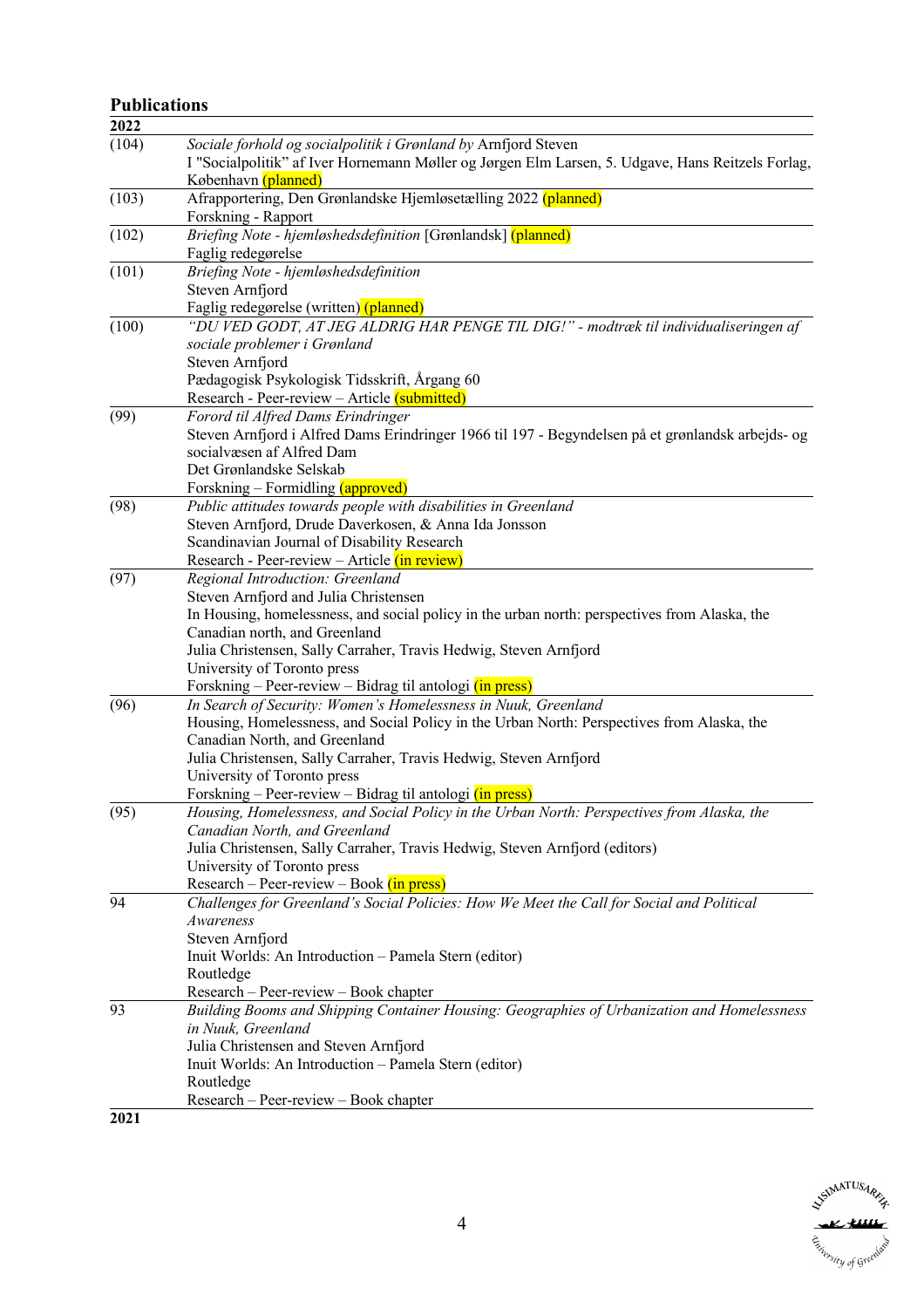| 92 | Samfundsvidenskabelig praksis - Arktiske perspektiver                                                                            |
|----|----------------------------------------------------------------------------------------------------------------------------------|
|    | Steven Arnfjord & Gestur Hovgaard (editors)                                                                                      |
|    | <b>Greenland University Press</b>                                                                                                |
|    | Forskning – Peer-review – Book                                                                                                   |
| 91 | Samfundsvidenskab i Grønland                                                                                                     |
|    | Hovgaard, Gestur & Arnfjord, Steven                                                                                              |
|    | In Samfundsvidenskabelig praksis - Arktiske perspektiver                                                                         |
|    | Steven Arnfjord & Gestur Hovgaard (editors)                                                                                      |
|    | <b>Greenland University Press</b>                                                                                                |
|    | Forskning - Peer-review - Bidrag til antologi                                                                                    |
| 90 | Visuel Sociologi & Photovoice - Fotoet i arktisk samfundsvidenskab                                                               |
|    | Arnfjord, Steven & Christensen, Julia                                                                                            |
|    | In "Samfundsvidenskabelig praksis - Arktiske perspektiver" Steven Arnfjord & Gestur Hovgaard                                     |
|    | (editors)                                                                                                                        |
|    | Greenland University Press                                                                                                       |
|    | Forskning - Peer-review - Bidrag til antologi                                                                                    |
| 89 | Aktionsforskning                                                                                                                 |
|    | Arnfjord, Steven                                                                                                                 |
|    | In "Samfundsvidenskabelig praksis - Arktiske perspektiver"                                                                       |
|    | Steven Arnfjord & Gestur Hovgaard (editors)                                                                                      |
|    | <b>Greenland University Press</b>                                                                                                |
|    | Forskning - Peer-review - Bidrag til antologi                                                                                    |
| 88 | Socialpolitiske barrierer i Rigsfællesskabet - Strukturel vold mod udsatte grønlændere i mødet med                               |
|    | Danmark                                                                                                                          |
|    | Mille Schiermacher & Steven Arnfjord                                                                                             |
|    | Social Kritik, nr 164                                                                                                            |
|    | Research - Peer-review - Article                                                                                                 |
| 87 | Nunatsinni isumaginninnikkut Politikki inuuniarnikkullu atukkat - allakkiat                                                      |
|    | Arnfjord, Steven                                                                                                                 |
|    | INUSSUK - Arktisk forskningsjournal 3                                                                                            |
|    | Research - Peer-review - Book                                                                                                    |
| 86 | Grønlandsk Socialpolitik & Sociale Forhold - en tekstsamling                                                                     |
|    | Arnfjord, Steven                                                                                                                 |
|    | INUSSUK - Arktisk forskningsjournal 2                                                                                            |
|    | Research - Peer-review - Book                                                                                                    |
| 85 | Forskning i og med praksis                                                                                                       |
|    | Arnfjord, Steven                                                                                                                 |
|    | Conference: Forskning og samfund i dialog, Nuuk - Greenland's Research Counsel                                                   |
|    | Research - Paper                                                                                                                 |
| 84 | Kalaallit Nunaanni upperisaqarneq tunngavigalugu inunnik sullissisarneq                                                          |
|    | kristumiuussutsimik akuerinninneq                                                                                                |
|    | Arnfjord, Steven                                                                                                                 |
|    | Tro og samfund i 300-året for Hans Egedes ankomst til Grønland, Aage Rystrøm Poulsen &                                           |
|    | Annemette Nyborg Lauritsen                                                                                                       |
|    | Aarhus Universitetsforlag                                                                                                        |
|    | Research - Peer-review - Book chapter                                                                                            |
| 83 | Trosbaseret socialt arbejde i Grønland - en socialpolitisk legitimering af kristendommen                                         |
|    | Arnfjord, Steven                                                                                                                 |
|    | Tro og samfund i 300-året for Hans Egedes ankomst til Grønland, Aage Rystrøm Poulsen &                                           |
|    | Annemette Nyborg Lauritsen                                                                                                       |
|    | Aarhus Universitetsforlag                                                                                                        |
|    | Research - Peer-review - Book chapter                                                                                            |
|    | <b>Empowerment and Fate Control</b>                                                                                              |
| 82 |                                                                                                                                  |
|    |                                                                                                                                  |
|    | Absalonsen, Joanna; Alty, Rebecca; Arnfjord, Steven; Apok, Charlene; Biscaye, Elizabeth                                          |
|    | (Sabet); Black, Jessica; Carothers, Courtney; Chapman, Yolande; Fusco, Sara;                                                     |
|    | Gaini, Firouz; Hayfield, Erika A.; Joona, Tanja; Karlsdóttir, Anna; Kimmel, Mara; Larocque,                                      |
|    | Bridget; Lempiäinen, Kirsti; Logadottir, Halla; Mack (Unangax), Liza m.;                                                         |
|    | Michaels, Samantha; Mills, Suzanne; Naskali, Päivi; Nielsen, Søren Stach; Olsvig, Ivalo;                                         |
|    | Osipova, Maria; Poturaeva, Aleksandra; Povoroznyu, Olga; Quintal, Magalie Marineau;                                              |
|    | Vinokurova, Lilia; Zamyatina, Nadezhda; Zanotti, Laura & Prastardóttir, Bergljót<br>In Gender Equality in the Arctic (p 224-267) |

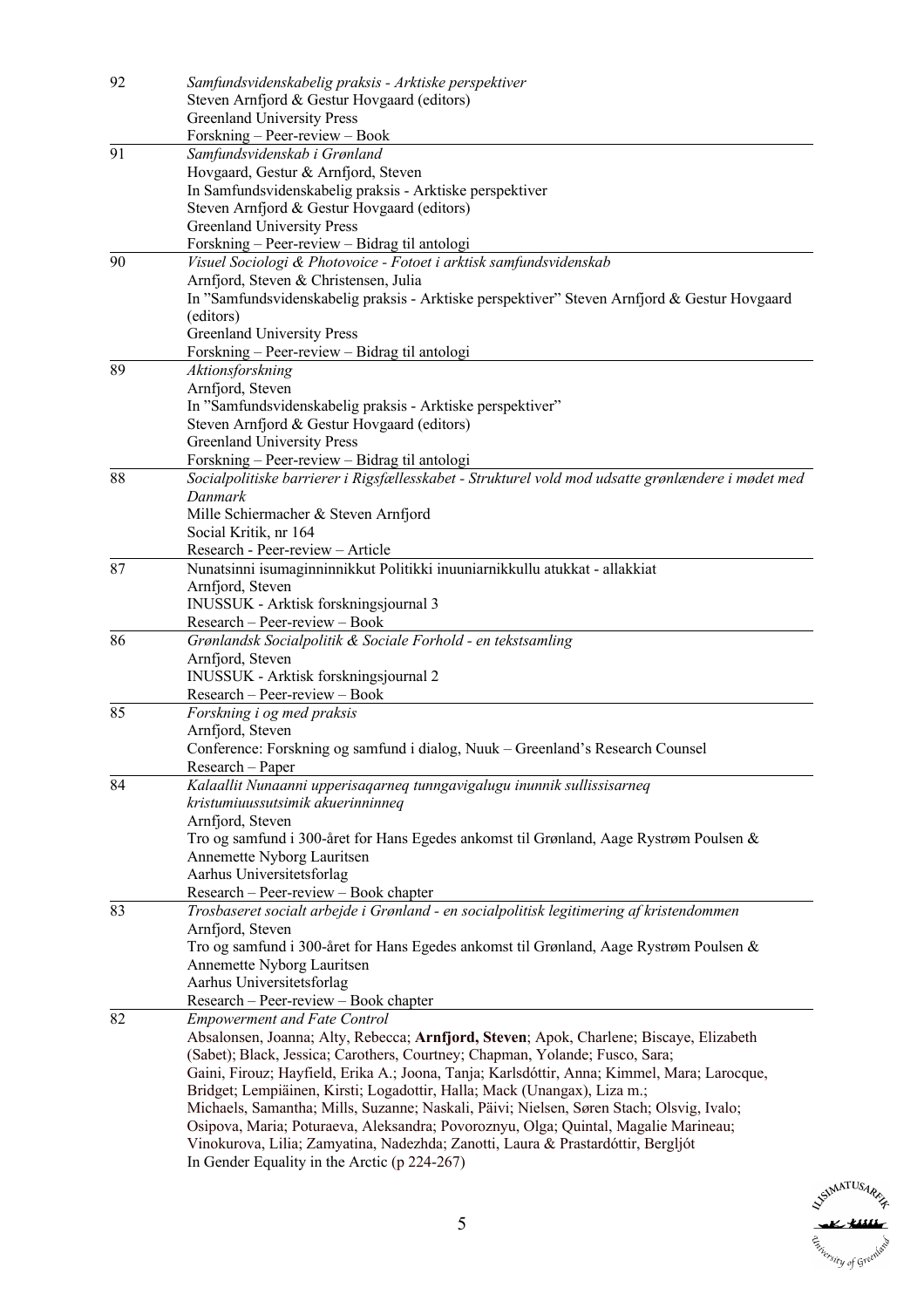|      | Marya Rozanova Smith, Andrey Varvara & Korkina Williams                                         |
|------|-------------------------------------------------------------------------------------------------|
|      | Arctic Council                                                                                  |
|      | Forskning - Peer-review - Chapter                                                               |
| 81   | 2035 Tikillugu angerlarsimaffeqannginnermik annikillisitsingaatsiartoqarsinnaavoq               |
|      | Arnfjord, Steven                                                                                |
|      | Sermitsiaq 2021, nr. 18                                                                         |
|      | Communication - feature article                                                                 |
| 80   | Hjemløshed kan reduceres kraftigt frem mod 2035                                                 |
|      | - med samarbejde, politik og viden                                                              |
|      | Arnfjord, Steven                                                                                |
|      | Sermitsiaq 2021, nr. 18                                                                         |
|      | Communication – feature article                                                                 |
| 79   | Greenland's Emerging Social Conscience - Voluntary food delivery to people experiencing         |
|      | homelessness in Nuuk                                                                            |
|      | Steven Arnfjord                                                                                 |
|      | Qualitative Social Work vol. 20, issue 1-2, Sage Journals                                       |
|      | Research - Peer-review - Article                                                                |
| 2020 |                                                                                                 |
| 78   | Innuttaasut innarluutilinnik sulisitsisoqarnissaq kissaatiginngilaat                            |
|      | Arnfjord, Steven & Christina Johnsen                                                            |
|      | Sermitsiaq 2020, nr. 46                                                                         |
|      | Communication - feature article                                                                 |
| 77   | Befolkningen ønsker ikke en arbejdsgiver med et handicap                                        |
|      | Arnfjord, Steven & Christina Johnsen                                                            |
|      | Sermitsiaq 2020, nr. 46                                                                         |
| 76   | Communication - feature article                                                                 |
|      | Peqataatitsineq ilisimasaqarnikkut annertusarneqassaaq                                          |
|      | - ilisimatusarnermi nutaami tamanna takutinneqarpoq                                             |
|      | Arnfjord, Steven & Christina Johnsen<br>Atuagagdliutit 2020, nr. 46                             |
|      | Communication - feature article                                                                 |
| 75   | Viden om handicap vil øge inklusionen- viser ny forskning                                       |
|      | Arnfjord, Steven & Christina Johnsen                                                            |
|      | Atuagagdliutit 2020, nr. 46                                                                     |
|      | Communication - feature article                                                                 |
| 74   | Innarluuteqarnermut Isummat - Innuttaasut inuiaqatigiinni suliffeqarfeqarfinnilu inunnut        |
|      | innarluutilinnut tunngatillugu isumaannik misissuineq                                           |
|      | Arnfjord, Steven; Jonsson, Anna Ida Hallgaard & Daverkosen, Drude                               |
|      | Tilioq - Handicaptalsmanden                                                                     |
|      | Research - Peer-review - Report                                                                 |
| 73   | Holdninger Til Handicap - En undersøgelse af befolkningens holdninger til personer med handicap |
|      | i samfundet og på arbejdsmarkedet                                                               |
|      | Arnfjord, Steven; Jonsson, Anna Ida Hallgaard & Daverkosen, Drude                               |
|      | Tilioq - Handicaptalsmanden                                                                     |
|      | Research - Peer-review - Report                                                                 |
| 72   | Equality in Isolated Labour Markets - Equal opportunities for men and women in geographically   |
|      | isolated labour markets in Læsø (DK), Suðuroy (FO), and Narsaq (GL)                             |
|      | Pristed, Helene & Hayfield, Erika & Arnfjord, Steven                                            |
|      | TEMANORD, 2020-522 - Nordic Council of Ministers                                                |
|      | Research - Peer-review - Report                                                                 |
| 71   | Resettlement, urbanization and rural-urban homelessness geographies in Greenland                |
|      | Christensen, Julia & Arnfjord, Steven                                                           |
|      | Resettlement in Global Context                                                                  |
|      | Isabelle Côté & Yolande Pottie-Sherman (ed.) ISER Books - Memorial University                   |
|      | Research - Peer-review - Book chapter                                                           |
| 70   | Community fokus på psykisk sundhed i Grønland                                                   |
|      | Arnfjord, Steven                                                                                |
|      | Polarfronten                                                                                    |
|      | Communication - Article                                                                         |
| 2019 |                                                                                                 |
| 69   | Det er langt fra Tasiilaq til Nuuk – perspektiver på socialt arbejde på distancen               |

SSUMATUSARE Estimate of Greenland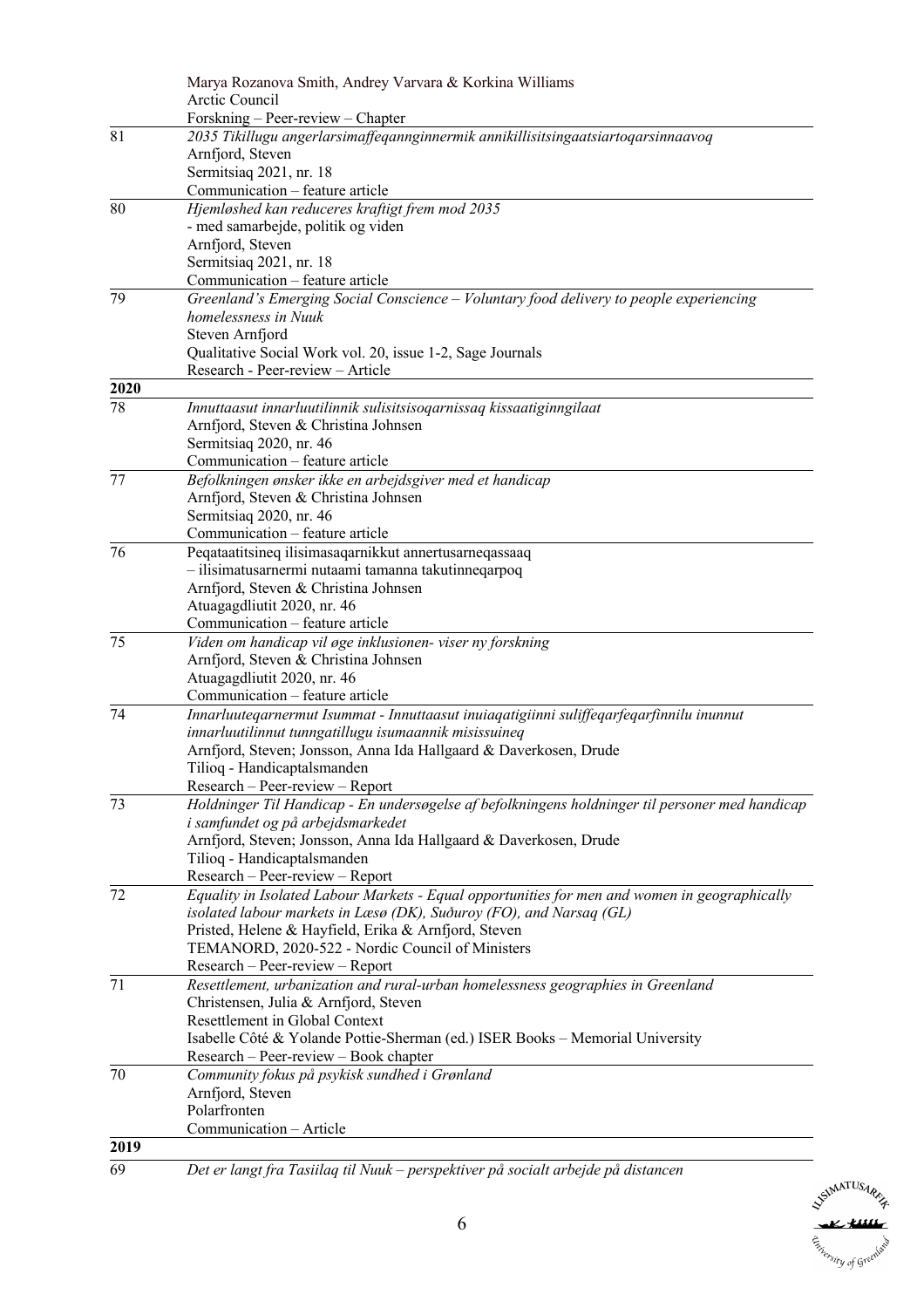|      | Kevin Perry og Steven Arnfjord                                                               |
|------|----------------------------------------------------------------------------------------------|
|      | Tidsskriftet Grønland årg. 67, nr. 4                                                         |
|      | Research - Peer-review - Article                                                             |
| 68   | Sociologiske perspektiver på psykisk sundhed                                                 |
|      | Arnfjord, Steven                                                                             |
|      | Tidsskriftet Grønland årg. 67, nr. 4                                                         |
|      | Research - Peer-review - Article                                                             |
| 67   | Orpigaq - evalueringsrapport                                                                 |
|      | Steven Arnfjord & Nana Mørch Christensen                                                     |
|      | Ilisimatusarfik                                                                              |
|      | Research - Report                                                                            |
| 66   | Hjemløshed rækker ud over individuelle problemer og kommunale opgave                         |
|      | Arnfjord, Steven                                                                             |
|      | Sermitsiaq 2019, nr. 45                                                                      |
|      | Communication - feature article                                                              |
| 65   | Inuit ataasiakkat ajornartorsiutat kommuninilu suliassat angerlarsimaffeqannginnermut        |
|      | pissutaasutuaanngillat                                                                       |
|      | Arnfjord, Steven                                                                             |
|      | Sermitsiaq 2019, nr. 45                                                                      |
|      | Communication - feature article                                                              |
| 64   | "They are looking for security" Women's homelessness in Nuuk                                 |
|      |                                                                                              |
|      | Arnfjord, Steven                                                                             |
|      | Nordic Geographers Meeting 8 <sup>th</sup> , NTNU, Trondheim                                 |
|      | $Research - Peer-review - paper$                                                             |
| 63   | Hjemløshed i Grønland - og socialpolitiske perspektiver                                      |
|      | Arnfjord, Steven                                                                             |
|      | Tidsskriftet Grønland, årg. 67, nr. 2                                                        |
|      | Research - Peer-review - Article                                                             |
| 62   | Kalaallit Nunaanni isumaginninnermut politikki alutornaateqassaaq                            |
|      | Arnfjord, Steven                                                                             |
|      | Sermitsiaq, 2019, nr. 25                                                                     |
|      | Communication - feature article                                                              |
| 61   | Grønlandsk socialpolitik skal være sexet                                                     |
|      | Arnfjord, Steven                                                                             |
|      | Sermitsiaq, 2019, nr. 25                                                                     |
|      | Communication - feature article                                                              |
| 60   | Hjemløshed og alkoholmisbrug i et grønlandsk socialpolitisk perspektiv                       |
|      | Arnfjord, Steven                                                                             |
|      | STOF, nr. 33                                                                                 |
|      | Research-article                                                                             |
| 59   | Grønlændernes deltagelse i socialforskningen i Grønland                                      |
|      | Arnfjord, Steven                                                                             |
|      | i Grønlændernes Danmark - Grønlændernes syn på Danmark, danskere og dansk sprog og kultur af |
|      | Ole Høiris, Ole Marquardt (red.), Aarhus Universitetsforlag                                  |
|      | Research – Peer-review – Book chapter                                                        |
| 2018 |                                                                                              |
| 58   | §37-volapyk hjælper ikke mennesker som er ramt af hjemløshed                                 |
|      | Arnfjord, Steven                                                                             |
|      | Sermitsiaq 2018, nr. 45                                                                      |
|      | Communication - feature article                                                              |
| 57   | §37-imik paasiuminaatsuliorneq angerlarsimaffeqanngitsunut iluaqutaanngilaq                  |
|      | Arnfjord, Steven                                                                             |
|      | Sermitsiaq 2018, nr. 45                                                                      |
|      | Communication - feature article                                                              |
| 56   | Anmeldelse af "Hvis Grønland River Sig Løs" af Martin Breum                                  |
|      | Social Kritik 2018 nr. 155                                                                   |
|      | Arnfjord, Steven                                                                             |
|      | Research - Review                                                                            |
| 55   | Trivsel & udbrændthed i det socialfaglige arbejdsliv                                         |
|      | Arnfjord, Steven                                                                             |
|      | Research - Peer-review - Scientific report                                                   |

**SSIMATUSARIZE**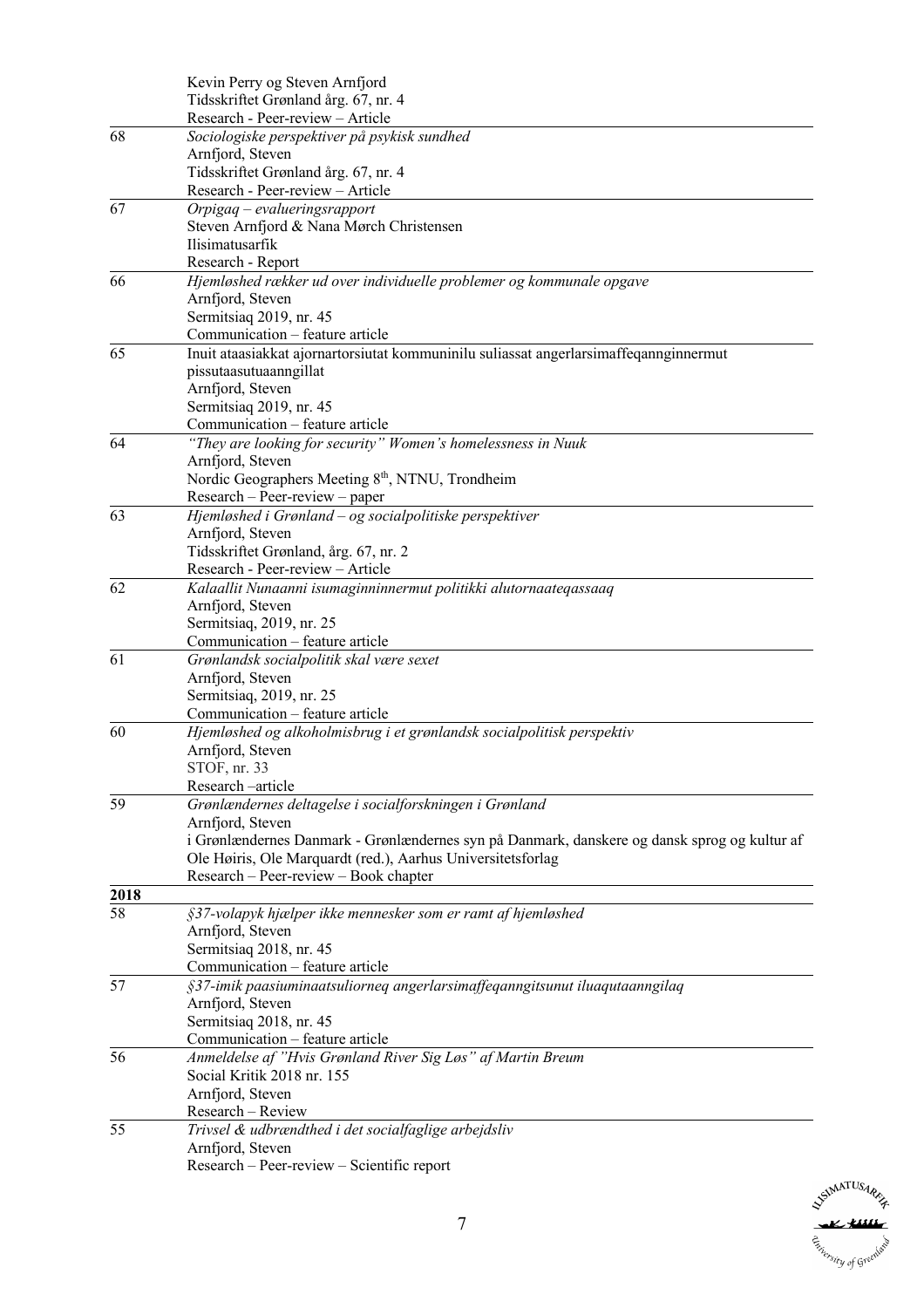| 54              | 50 years of Arctic social policy and social work education – the Greenlandic case<br>Arnfjord, Steven                                         |
|-----------------|-----------------------------------------------------------------------------------------------------------------------------------------------|
|                 | Conference: Social Work Education & Social Development in Dublin, Ireland, 4-7 july<br>Research – Peer-review – Paper                         |
| 53              | Vulnerability and social change in Greenland: How can the Greenlandic Red Cross' national<br>vulnerability study informs future social action |
|                 | Arnfjord, Steven                                                                                                                              |
|                 | Conference: Social Work Education & Social Development in Dublin, Ireland, 4-7 july                                                           |
|                 | Research – Peer-review – Paper                                                                                                                |
| 52              | An illustrated 50-year history of social work in Greenland                                                                                    |
|                 | Arnfjord, Steven                                                                                                                              |
|                 | Conference: Social Work Education & Social Development in Dublin, Ireland, 4-7 july<br>Research - Peer-review - Poster                        |
| 51              | Sårbare Grupper i Grønland - Kalaallit Røde Korsiats Sårbarhedsanalyse 2017-2018                                                              |
|                 | MarieKathrine Poppel, Steven Arnfjord & Birger Poppel                                                                                         |
|                 | Research - Peer-review - Scientific report                                                                                                    |
| 50              | Grønlandsk politisk neokonservatisme overskygger behovet for åbne socialpolitikker                                                            |
|                 | Arnfjord, Steven                                                                                                                              |
|                 | Social Kritik 2018, nr. 153                                                                                                                   |
|                 | Research - Peer-review - Article                                                                                                              |
| 49              | Inuttut atukkatigut kingornussisarnermik isuma tunngavissaqanngitsoq                                                                          |
|                 | Arnfjord, Steven og Perry, Kevin<br>Sermitsiaq 2018, nr. 11                                                                                   |
|                 | Communication - feature article                                                                                                               |
| $\overline{48}$ | Ufaglig social arv                                                                                                                            |
|                 | Arnfjord, Steven og Perry, Kevin                                                                                                              |
|                 | Sermitsiaq 2018, nr. 11                                                                                                                       |
|                 | Communication - feature article                                                                                                               |
| 2017            |                                                                                                                                               |
| 47              | Indledning - om psykologi i Grønland                                                                                                          |
|                 | Berliner Peter, Sonniks Mette, Arnfjord Steven<br>Psyke & Logos 2017, årg. 38, nr. 1                                                          |
|                 | Research - Peer-review - journal article                                                                                                      |
| 46              | 50 år med socialadministration og socialfaglighed: 2. del -                                                                                   |
|                 | socialpolitik, kommissioner og socialrådgivere med BA                                                                                         |
|                 | Arnfjord, Steven                                                                                                                              |
|                 | Tidsskriftet Grønland 2017, årg. 65, nr. 4                                                                                                    |
|                 | Research - Peer-review - journal article                                                                                                      |
| 45              | Psykologi i Grønland - en refleksion                                                                                                          |
|                 | Forord til Psyke og Logos<br>Arnfjord, Steven Mette Sonniks, Peter Berliner                                                                   |
|                 | Psyke & Logos 2017, årg. 38, nr. 1                                                                                                            |
|                 | Research – Peer-review – journal article                                                                                                      |
| 44              | Oplæg til folkemøde om hjemløshed i Nuuk - november 2017                                                                                      |
|                 | Arnfjord, Steven                                                                                                                              |
|                 | Socialpolitisk forening                                                                                                                       |
|                 | Communication - web article                                                                                                                   |
| 43              | Participatory Action Research with social workers in Greenland<br>Arnfjord, Steven & Andersen, John                                           |
|                 | In "Collaborative and Sustainable Learning for a Fairer World: Rhetoric or Reality" Colin Bradley                                             |
|                 | $(\text{red.})$                                                                                                                               |
|                 | <b>Sydney University Press</b>                                                                                                                |
|                 | Research – Peer-review – Book chapter                                                                                                         |
| 42              | Øger en manglende grønlandsk hjemløsestrategi antallet af lykkerejser?                                                                        |
|                 | Arnfjord, Steven                                                                                                                              |
|                 | Kirkens Korshær, juni, 2017                                                                                                                   |
|                 | Communication - web article                                                                                                                   |
| 41              | 50 år med socialadministration og socialfaglighed: 1. del<br>Arnfjord, Steven                                                                 |
|                 | Tidsskriftet Grønland 2017, årg. 65, nr. 2                                                                                                    |
|                 | Research - Peer-review - journal article                                                                                                      |

SSUMATUSARE Estimate of Greenland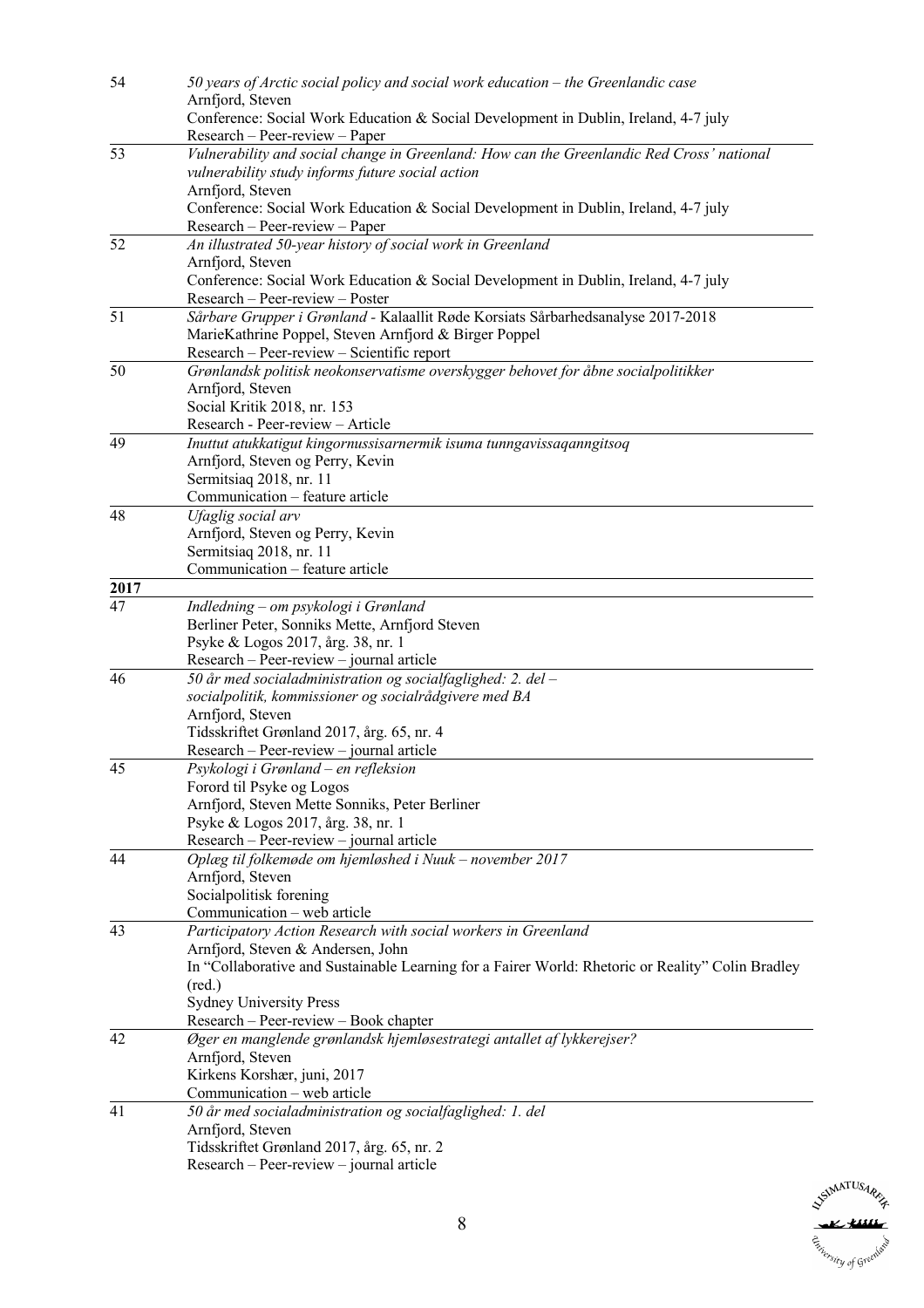| 40   | Ilisimatusarfimmi Isumaginninnermut siunnersortinngorniarneq suliamut tunngaviit                                                |
|------|---------------------------------------------------------------------------------------------------------------------------------|
|      | misissuiffigeqqaarnagit Naalakkersuisumit matuneqalerpoq                                                                        |
|      | Arnfjord, Steven, MarieKathrine Poppel, Sara Abelsen, Peter Berliner, Martha lund Olsen og<br>Jeanette Sandy Shalmi             |
|      | Sermitsiaq 2017, nr. 13                                                                                                         |
|      | Communication – newspaper article                                                                                               |
| 39   | Naalakkersuisoq vil nedlægge socialrådgiveruddannelsen på Ilisimatusarfik uden faglig                                           |
|      | begrundelse                                                                                                                     |
|      | Arnfjord, Steven, MarieKathrine Poppel, Sara Abelsen, Peter Berliner, Martha lund Olsen og                                      |
|      | Jeanette Sandy Shalmi                                                                                                           |
|      | Sermitsiaq 2017, nr. 13                                                                                                         |
|      | Communication - newspaper article                                                                                               |
| 38   | "De Søger Trygheden" - Kvinder ramt af hjemløshed i Nuuk                                                                        |
|      | Arnfjord, Steven & Christensen, Julia                                                                                           |
|      | Psyke & Logos 2017, årg. 38, nr. 1                                                                                              |
| 37   | Research – Peer-review – journal article<br>Isumaginninnermut siunnersortinngorniarneq kingumut aarlerinartorsiorteqqinneqarpoq |
|      | Arnfjord, Steven, MarieKathrine Poppel, Sara Abelsen, Peter Berliner, Martha Lund Olsen og                                      |
|      | Jeanette Sandy Shalmi                                                                                                           |
|      | Sermitsiaq 2017, nr. 10                                                                                                         |
|      | Communication – newspaper article                                                                                               |
| 36   | Socialrådgiveruddannelsen er igen truet                                                                                         |
|      | Arnfjord, Steven, MarieKathrine Poppel, Sara Abelsen, Peter Berliner, Martha Lund Olsen og                                      |
|      | Jeanette Sandy Shalmi                                                                                                           |
|      | Sermitsiaq 2017, nr. 10                                                                                                         |
|      | Communication - newspaper article                                                                                               |
| 35   | Homelessness across Alaska, the Canadian North and Greenland: a review of the literature on an                                  |
|      | emerging social phenomenon in the circumpolar North                                                                             |
|      | Christensen, Julia & Arnfjord, Steven & Hedwig, Travis &, Carraher, Sally                                                       |
|      | Arctic, vol 70, nr. 4<br>Research - Peer-review - journal article                                                               |
| 34   | Hjemløshed i Nuuk - et kritisk sociologisk- og planlægningsperspektiv                                                           |
|      | Arnfjord, Steven                                                                                                                |
|      | i Birgit Kleist Petersen, Flemming A.J. Nielsen, Karen Langgård, Jette Rygaard & Kennet Pedersen                                |
|      | Grønlandsk Kultur- og Samfundsforskning 2015/2017                                                                               |
|      | Ilisimatusarfik / Forlaget Atuagkat                                                                                             |
|      | Research – Peer-review – Book chapter                                                                                           |
| 2016 |                                                                                                                                 |
| 33   | Grønlandsk socialt arbejde i et empowermentperspektiv                                                                           |
|      | Arnfjord, Steven & Andersen, John                                                                                               |
|      | Uden For Nummer, Vol. 16, nr. 33                                                                                                |
| 32   | Research - Peer-review - journal article<br>Researching homelessness - is that politicising science?                            |
|      | Arnfjord, Steven                                                                                                                |
|      | Ilisimatusarfik news - shaping the Arctic, 2016, november                                                                       |
|      | Communication - article                                                                                                         |
| 31   | Researching homelessness - is that politicising science?                                                                        |
|      | Arnfjord, Steven                                                                                                                |
|      | Ilisimatusarfik news - shaping the Arctic, 2016, november                                                                       |
|      | Communication - article                                                                                                         |
| 30   | Forsknings I hjemløshed er det politisk videnskab                                                                               |
|      | Arnfjord, Steven                                                                                                                |
|      | Ilisimatusarfik news - shaping the Arctic, 2016, november                                                                       |
|      | Communication – article                                                                                                         |
| 29   | Fra 100 hjemløseboliger til en grønlandsk boligpolitik med skæve boliger                                                        |
|      | Arnfjord, Steven                                                                                                                |
|      | Sermitsiaq 2016, nr. 42<br>Communication - feature article                                                                      |
| 28   | Angerlarsimaffeqanngitsunut inissianit 100-niit Kalaallit Nunaanni ineqarneq pillugu politikkimut                               |
|      | nalinginnaasuunngitsunik inissiartalimmut                                                                                       |
|      | Arnfjord, Steven                                                                                                                |
|      |                                                                                                                                 |

**NSIMATUSARE** K fiill L, Esterstry of Greenland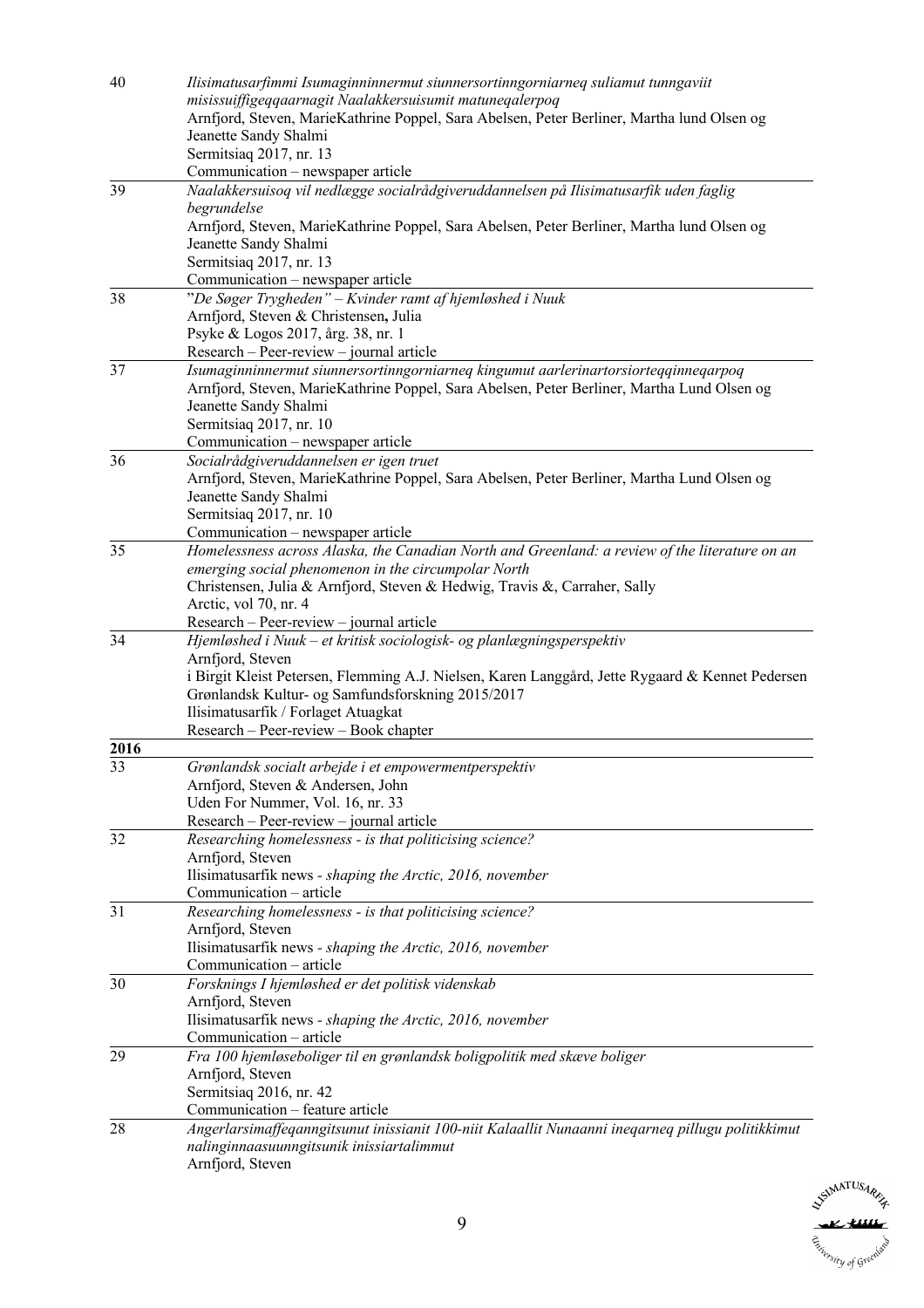|      | Sermitsiaq 2016, nr. 42                                                                            |
|------|----------------------------------------------------------------------------------------------------|
|      | Communication - feature article                                                                    |
| 27   | Forskning i Hjemløshed                                                                             |
|      | Arnfjord, Steven                                                                                   |
|      | Nunamed 2016 "Samarbejde for Udvikling"                                                            |
|      | Forskning - Peer-review - Paper                                                                    |
| 26   | Angerlarsimaffeqannginnerup kingunerinut Nuummi paasisimasaqarneq                                  |
|      | Understanding the social dynamics of homelessness in Nuuk                                          |
|      | Arnfjord, Steven & Christensen, Julia                                                              |
|      | Nunamed 2016 "Samarbejde for Udvikling"                                                            |
|      | $Research - Peer-review - poster$                                                                  |
| 25   |                                                                                                    |
|      | Social Innovation, Planning and Community in a Nordic/Arctic context Hovgaard, Gestur; Arnfjord,   |
|      | Steven; Andersen, John; Amdam, Jørgen and Eythórsson, Grétar                                       |
|      | Nordic Ruralities: Crisis and Resilience 4th Nordic Conference for Rural Research, University of   |
|      | Akureyri, Iceland                                                                                  |
|      | Research - Peer-review - paper                                                                     |
| 24   | Social planning around homelessness in Nuuk (Greenland) through Intersectoral collaboration - a    |
|      | rural/arctic case                                                                                  |
|      | Arnfjord Steven                                                                                    |
|      | Nordic Ruralities: Crisis and Resilience 4th Nordic Conference for Rural Research, University of   |
|      | Akureyri, Iceland                                                                                  |
|      | $Research - Peer-review - paper$                                                                   |
| 23   | Sociale forhold og socialpolitik i Grønland                                                        |
|      | Arnfjord Steven                                                                                    |
|      | I "Socialpolitik" af Iver Hornemann Møller og Jørgen Elm Larsen, 4. Udgave, Hans Reitzels Forlag,  |
|      | København                                                                                          |
|      | Research - Peer-review - Book chapter                                                              |
| 22   | Understanding the social dynamics of homelessness in Nuuk, Greenland                               |
|      | Arnfjord, Steven & Christensen, Julia                                                              |
|      | Northern Notes, Vol 45, Issue Spring/Summer 2016                                                   |
|      | Research - journal article                                                                         |
| 21   | TB og udsathed i Nuuk                                                                              |
|      | Arnfjord, Steven, Jensen, Anne Birgitte, Neergaard, Rikke & Hounsgaard, Lise                       |
|      | Nakorsanut - Meddelelser fra Grønlands Lægekredsforening, 2016, 41, 1                              |
|      | Formidling - Artikel                                                                               |
| 20   |                                                                                                    |
|      | Sociale udfordringer hos et mindretal af grønlandske kvinder i DK skal håndteres i (Rigs)fælleskab |
|      | Arnfjord, Steven                                                                                   |
|      | Socialpolitisk forening, 2016                                                                      |
|      | Communication – web article                                                                        |
| 2015 |                                                                                                    |
| 19   | Mødet som udgangspunkt for deltagelse og empowerment - Social udsat og tuberkulose                 |
|      | Arnfjord, Steven                                                                                   |
|      | Paperpræsentation på Seminar: "Forskellige teoretiske perspektiv på kulturbegrebet – implikationer |
|      | for sundhedsfaglig forskning og praksis" - Institut for Sygepleje og Sundhedsvidenskab -           |
|      | Ilisimatusarfik - University of Greenland, 2015,                                                   |
|      | Research - Peer-review - paper                                                                     |
| 18   | PAR as a way of organising a social workers labour union in Greenland Arnfjord, Steven &           |
|      | Andersen, John, ALARA 9th Action Learning Action Research and 13th Participatory Action            |
|      | Research World Congress to be held in, Centurion, South Africa, 2015, ,                            |
|      | Research - Peer-review - abstract                                                                  |
| 17   | Deltagerorienteret aktionsforskning som et demokratisk udgangspunkt Arnfjord, Steven               |
|      | Paperpræsentation på Seminar: "Untold Stories: Adventures In Methodology - Research Seminar"       |
|      | 12. Maj - 2015 - Ilimmarfik-instituttet - Ilisimatursarfik - University of Greenland, 2015         |
|      | Research – Peer-review – paper                                                                     |
| 16   | Skolen og skoletrivsel                                                                             |
|      | Niclasen, Birgit & Arnfjord, Steven                                                                |
|      | I Niclasen, Birgit: "Trivsel og sundhed blandt folkeskoleelever i Grønland - resultater fra        |
|      |                                                                                                    |
|      | skolebørnsundersøgelsen HBSC Greenland i 2014"                                                     |
|      | Statens Institut for Folkesundhed, 2015                                                            |
|      | Research - Peer-review - Scientific report                                                         |

SUMATUSARIA Esterstry of Greenland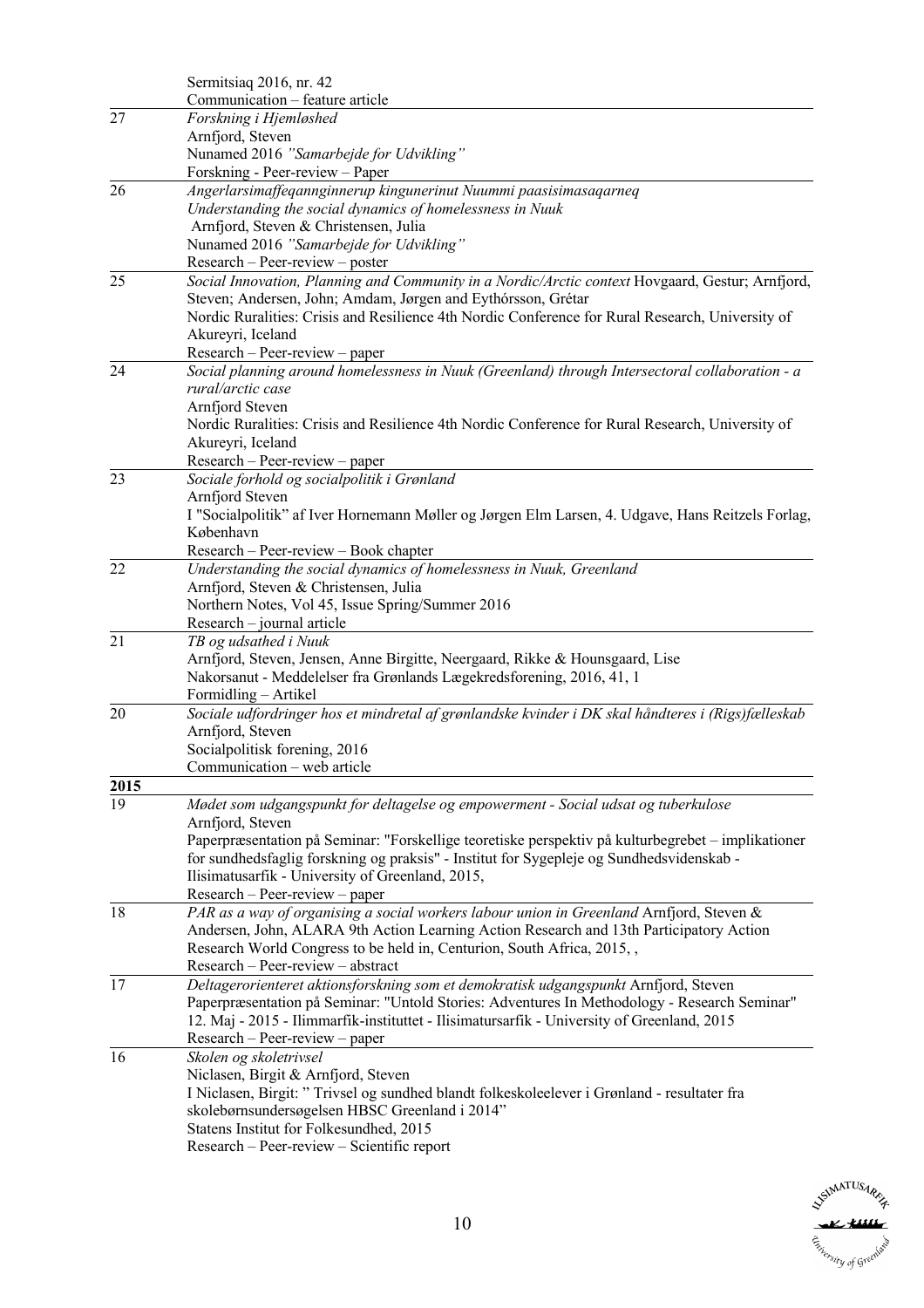| 15             | Forskning i Williamscafe                                                                                      |
|----------------|---------------------------------------------------------------------------------------------------------------|
|                | Arnfjord, Steven                                                                                              |
|                | Visionmission, 2015 nr. 55                                                                                    |
|                | Communication -article                                                                                        |
| 14             | Social udsathed og tuberkulose i Nuuk                                                                         |
|                | Arnfjord, Steven                                                                                              |
|                | Tikiusaaq, 2015, Vol. 23, Nr. 2                                                                               |
|                | Research - journal article                                                                                    |
| 13             | Socialpolitikken i Grønland skal udvikles med socialarbejderne og have et mere socialt blik                   |
|                | Arnfjord, Steven                                                                                              |
|                | Socialpolitisk forening, 2015                                                                                 |
|                | Communication - web article                                                                                   |
| 12             | Socialpolitikken i Grønland – empowermentopråb - vi kan hjælpe os selv                                        |
|                | Arnfjord, Steven                                                                                              |
|                | Social Politik, 2015, Nr. 6                                                                                   |
| 11             | Communication - Article                                                                                       |
|                | Problems of Professional Disempowerment: An Initial Study of Social Work Conditions in<br>Greenland           |
|                | Arnfjord, Steven & Hounsgaard, Lise                                                                           |
|                | Intersectionalities: A Global Journal of Social Work Analysis Research, Polity, and Practice, 2015            |
|                | Vol. 4, Nr. 1                                                                                                 |
|                | Research – Peer-review – journal article                                                                      |
| 2014           |                                                                                                               |
| 10             | Deltagende Aktionsforskning med Socialrådgivere - Empowerment af Grønlands oversete                           |
|                | velfærdsprofession                                                                                            |
|                | Arnfjord, Steven                                                                                              |
|                | Ilisimatusarfik, 2014                                                                                         |
|                | Research - Peer-review - PhD Dissertation                                                                     |
| 9              | Social work and action research - in an arctic context                                                        |
|                | Arnfjord, Steven                                                                                              |
|                | International Action Research Conference - Action Research for Democracy - Roskilde                           |
|                | University, 2014,                                                                                             |
|                | $Research - Peer-review - paper$                                                                              |
| 8              | Socialt arbejde og aktionsforskning i Grønland                                                                |
|                | Arnfjord, Steven & Andersen, John                                                                             |
|                | Dansk Sociologi, 2014, Nr. 4, Vol. 25                                                                         |
|                | Research – Peer-review – journal article                                                                      |
| 2013           |                                                                                                               |
| 7              | Conceptualizing and contextualizing food insecurity among Greenlandic children                                |
|                | Niclasen, Birgt., Molcho, Michael., Arnfjord, Steven., & Schnohr, Christina                                   |
|                | International Journal of Circumpolar Health, 2013, Vol. 72, Nr. 19928                                         |
|                | Research – Peer-review – journal article                                                                      |
| 6              | Transforming a disempowered social worker profession using participatory action research in                   |
|                | Greenland                                                                                                     |
|                | Arnfjord, Steven & Hounsgaard, Lise                                                                           |
|                | Ilisimatusarfik & Forlaget Atuagkat                                                                           |
|                | Research - Peer-review - Book chapter                                                                         |
| 5              | Positiv Magt - deltagende aktionsforskning som empowerment af socialarbejdere i Grønland                      |
|                | Arnfjord, Steven                                                                                              |
|                | Social Kritik, 2013, Vol. 135, Nr. 25                                                                         |
|                | Research – Peer-review – journal article                                                                      |
| 2011           |                                                                                                               |
| $\overline{4}$ | Det Sunde Sexliv                                                                                              |
|                | Arnfjord, Steven & Niclasen, Birgit                                                                           |
|                | Folkesundhed blandt skolebørn - Resultater fra HBSC Greenland undersøgelsen 2010                              |
|                | <b>Statens Institut for Folkesundhed</b>                                                                      |
|                | Research – Peer-review – Scientific report                                                                    |
| 3              | Empowering social work through critical participatory action research in Greenland                            |
|                | Arnfjord, Steven<br>Power and Participation: The 25th Conference of the Nordic Sociological Association, 2011 |
|                | Research - Peer-review - paper                                                                                |
|                |                                                                                                               |

**SUMATUSARIA** Estierstry of Greenland